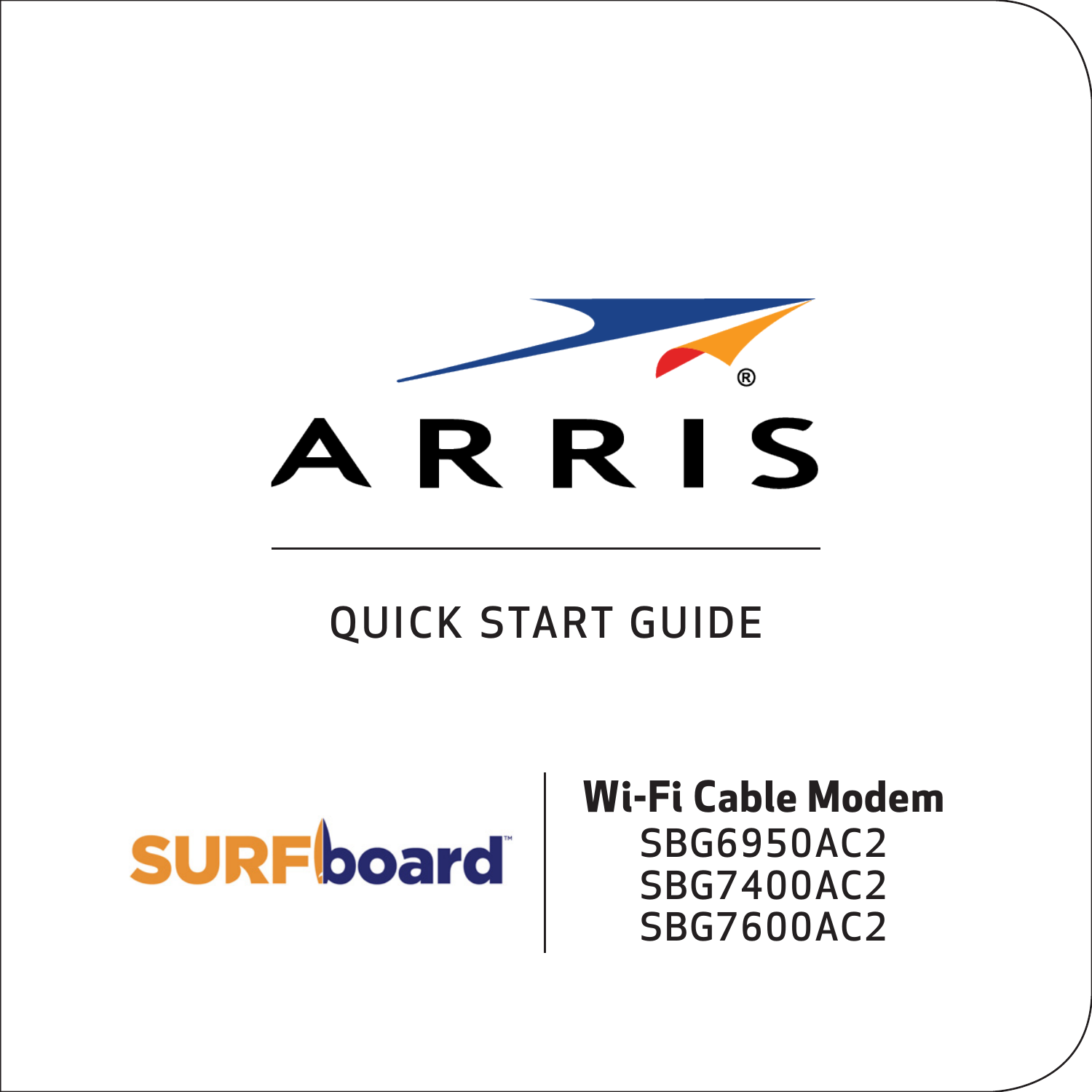## What's in the Box



Wi-Fi Cable Modem SBG6950AC2 SBG7400AC2 SBG7600AC2



Power Adapter



#### Ethernet Cable



Software License & Warranty Card



Support Information Card



Quick Start Guide SBG6950AC2 SBG7400AC2 SBG7600AC2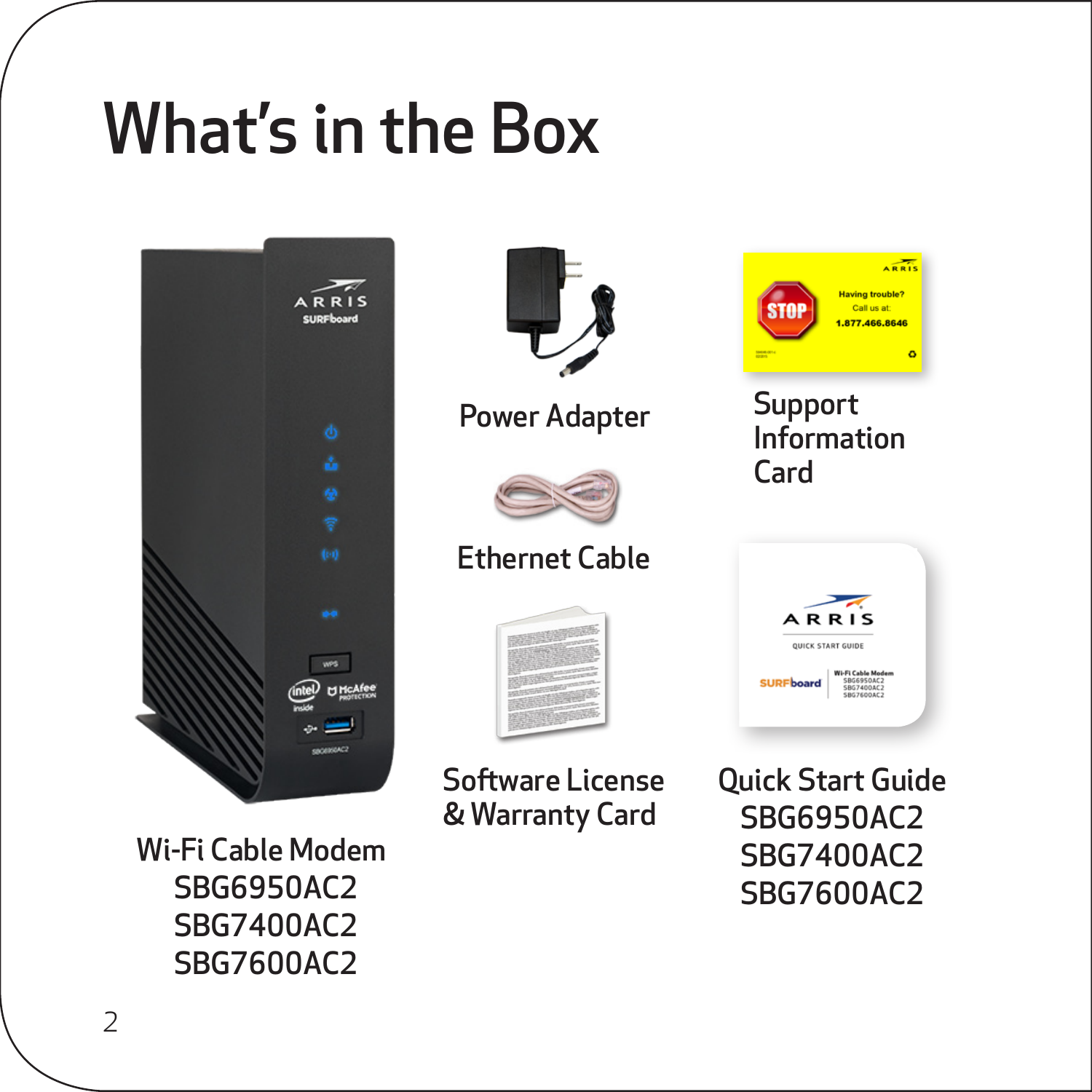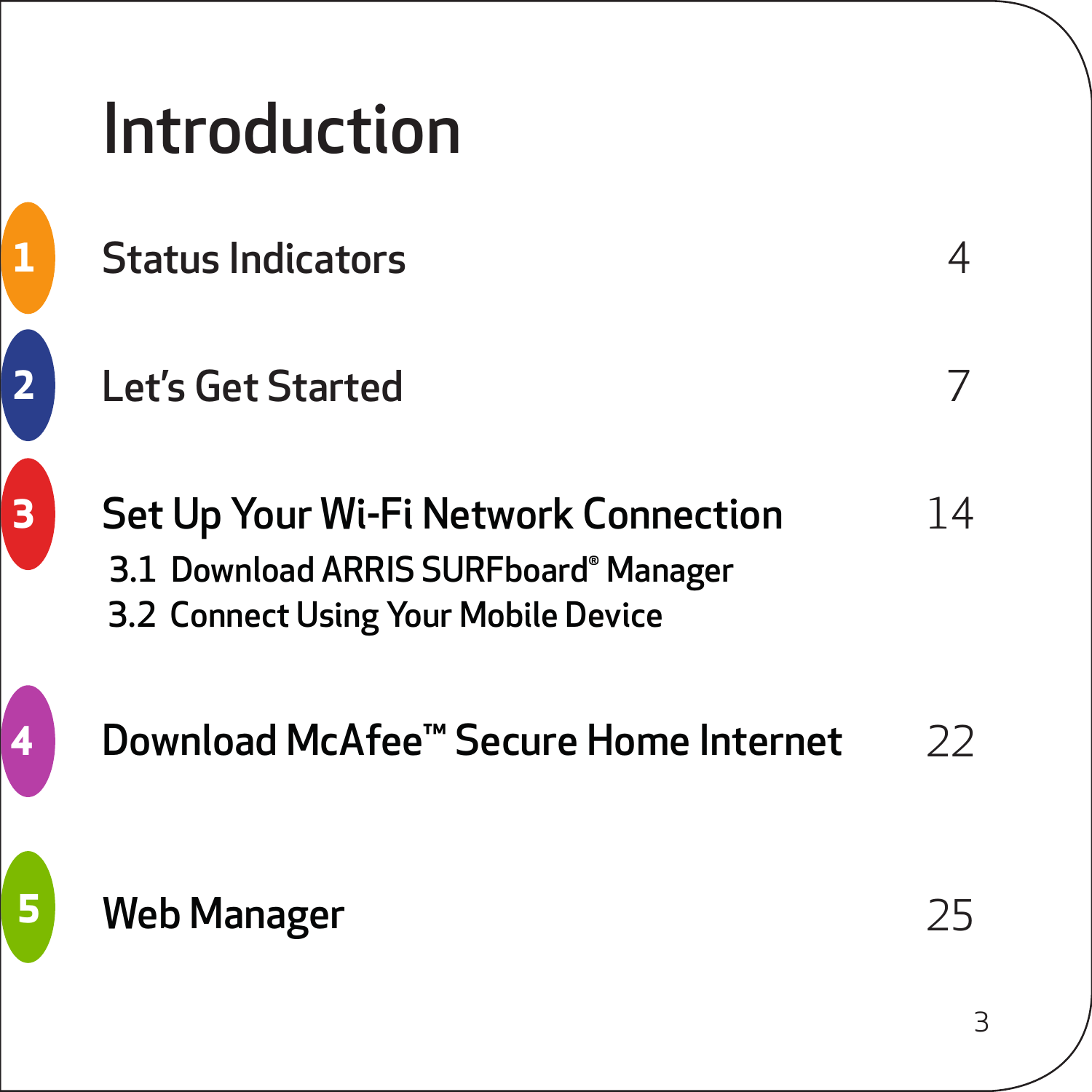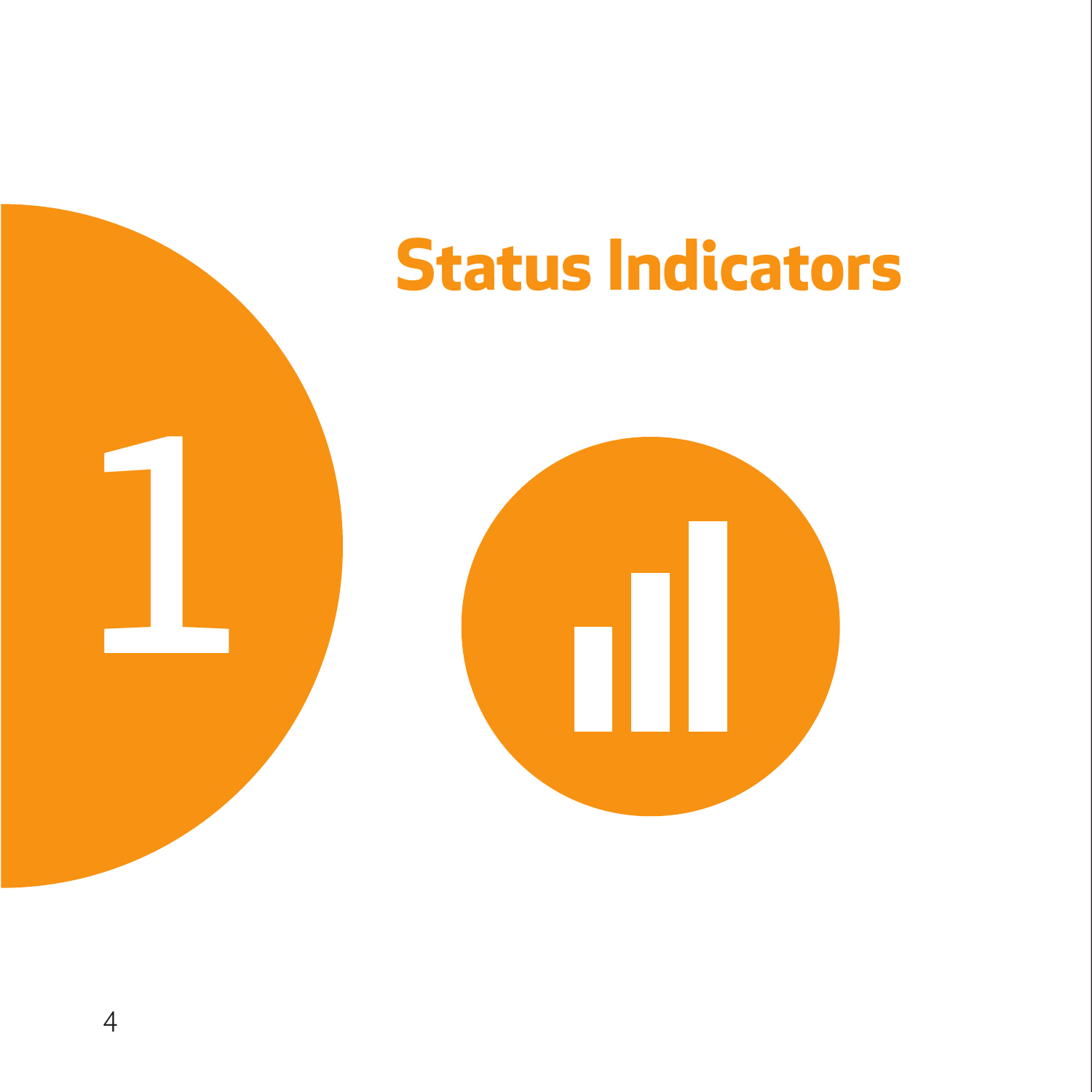### **Front Panel LEDs**

|                | Power                      |   |      | Power is properly connected<br>to the Wi-Fi cable modem                                       |
|----------------|----------------------------|---|------|-----------------------------------------------------------------------------------------------|
|                | Send<br>Receive            |   | On   | Upstream (Send) and<br>Downstream (Receive) status                                            |
| $\ddot{\circ}$ | Online                     | ₩ |      | Wi-Fi cable modem is<br>connected to the network                                              |
| 64<br>œ        | 2.4 GHz<br><b>Wireless</b> |   | lash | 2.4 GHz wireless connection is<br>made between the Wi-Fi cable<br>modem and your Wi-Fi device |
|                | 5 GHz<br>Wireless          |   |      | 5 GHz wireless connection is<br>made between the Wi-Fi cable<br>modem and your Wi-Fi device   |

Note: Detailed LED status information is available online in the SURFboard SBG6950AC2, SBG7400AC2, & SBG7600AC2 User Guide at the ARRIS Support website, **[www.arris.com/selfhelp](http://www.arris.com/selfhelp)**.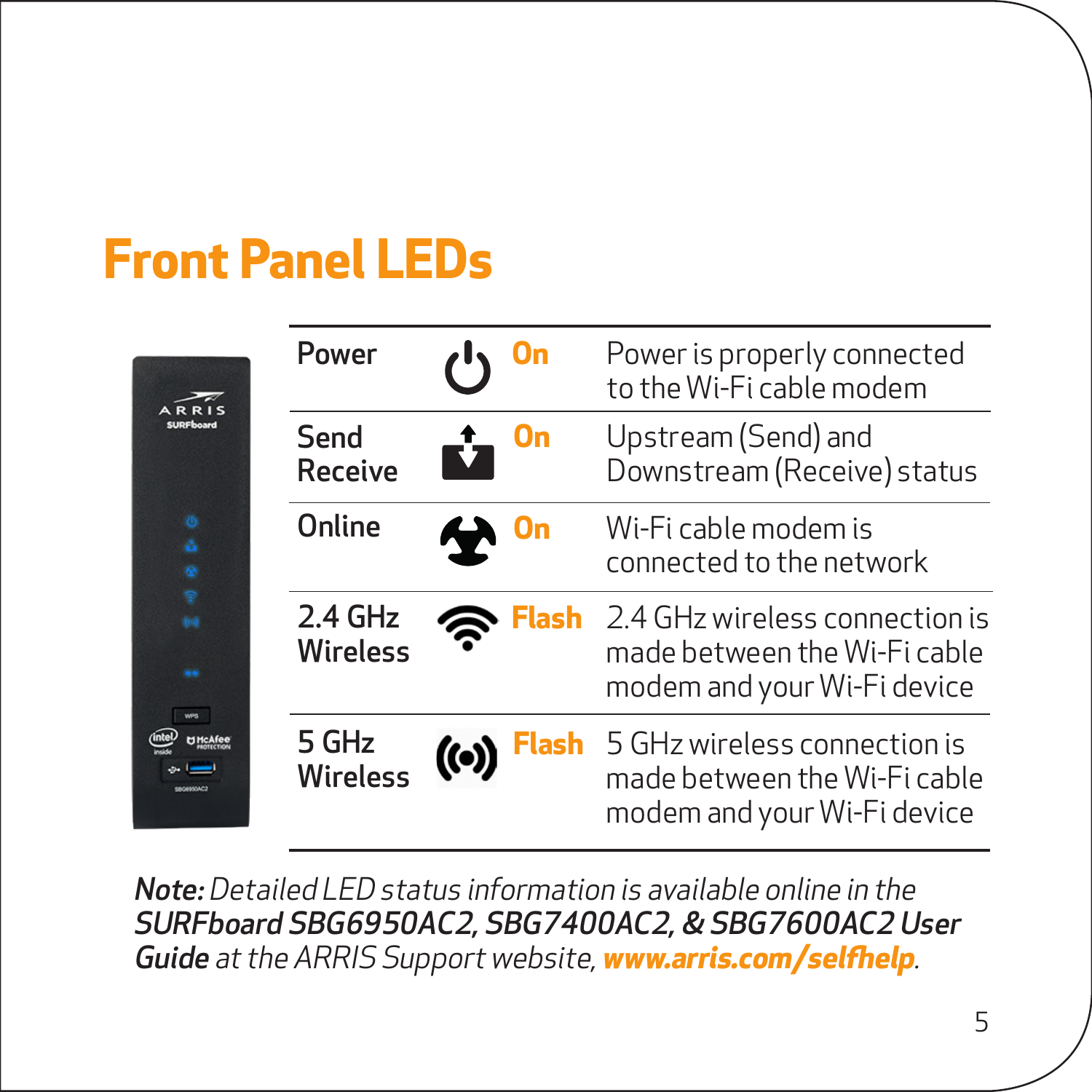This SURFboard device is a combination DOCSIS 3.0 cable modem and four-port Ethernet router with Wi-Fi. It uses DOCSIS 3.0 technology to provide ultra high-speed Internet access on your Wi-Fi home or small business network.

Using the connection capabilities of the Wi-Fi cable modem, you can connect your computer and other network-enabled devices via the four Ethernet ports or the 2.4 GHz and 5 GHz Wi-Fi connections. The Wi-Fi cable modem connects to the existing coaxial cable connection in your home.

**Note:** For Internet connections, you need a cable service connection with a cable Internet Service Provider. The SBG6950AC2, SBG7400AC2, and SBG7600AC2 will not work with DSL or satellite Internet service.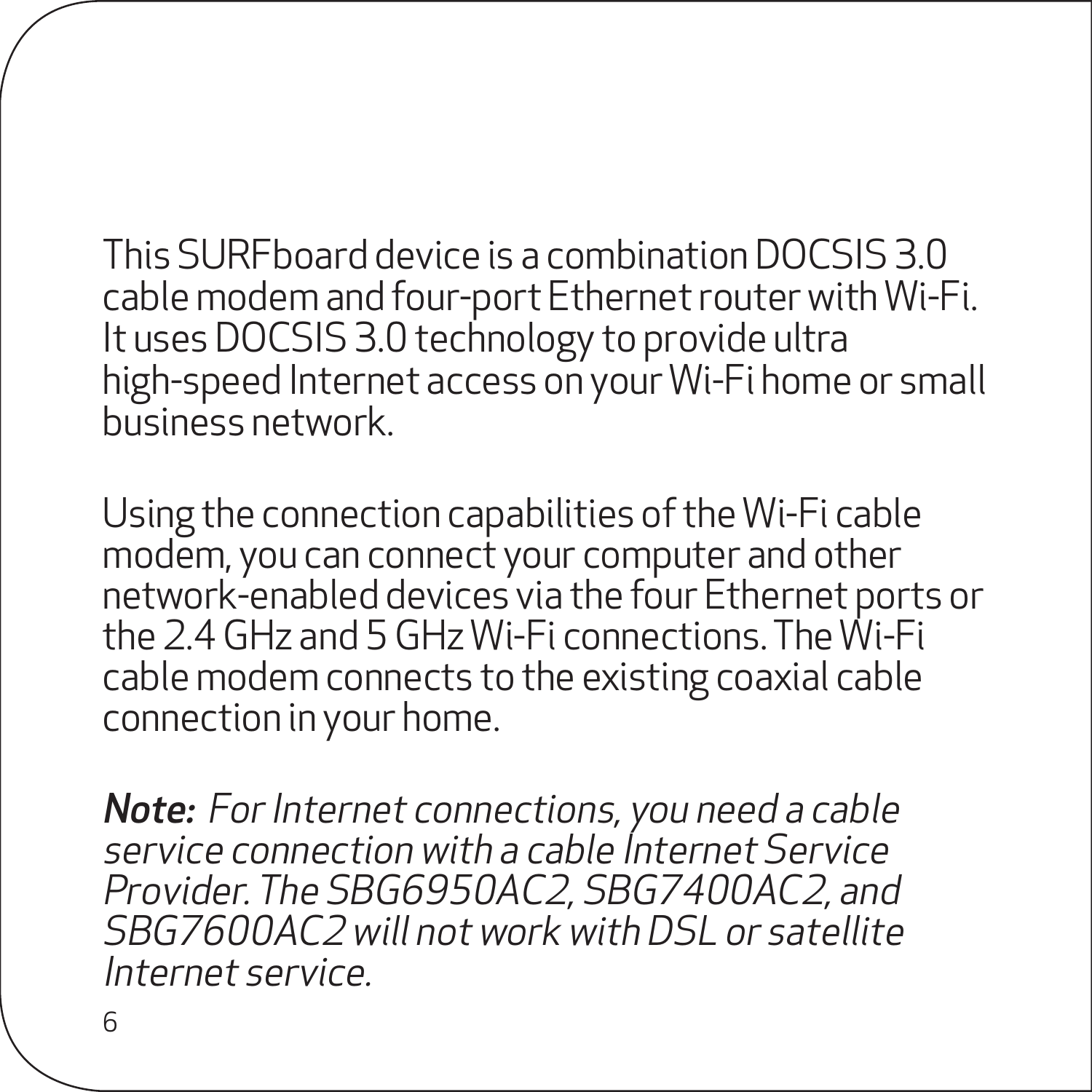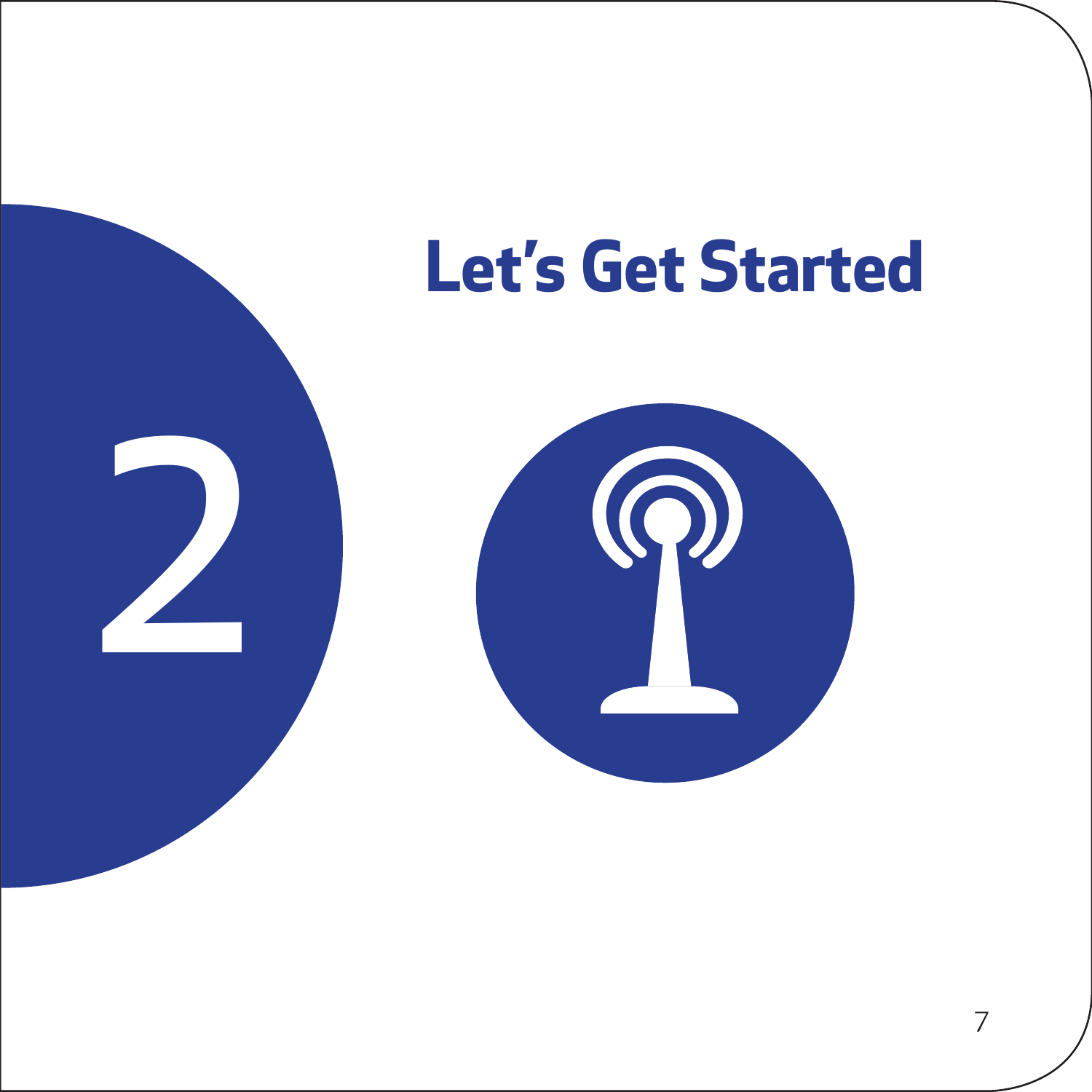**Connect** the coaxial cable (not included) from the cable wall outlet or RF splitter to the Cable connector on the rear of your Wi-Fi cable modem.



Tighten the connector by hand.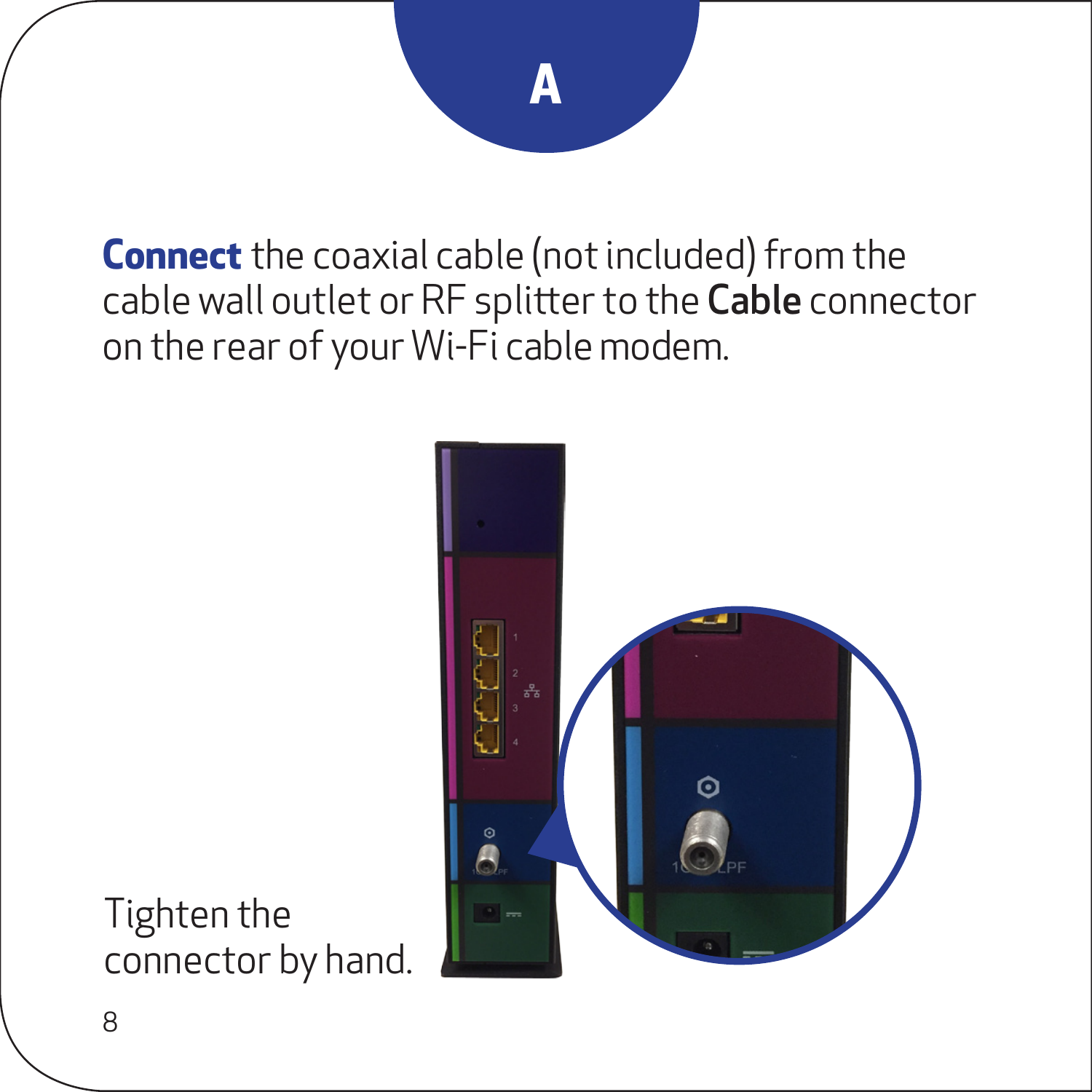## **B**

**Connect** the Ethernet cable to any Ethernet port on the rear of your Wi-Fi cable modem and the Ethernet port on your PC or laptop.

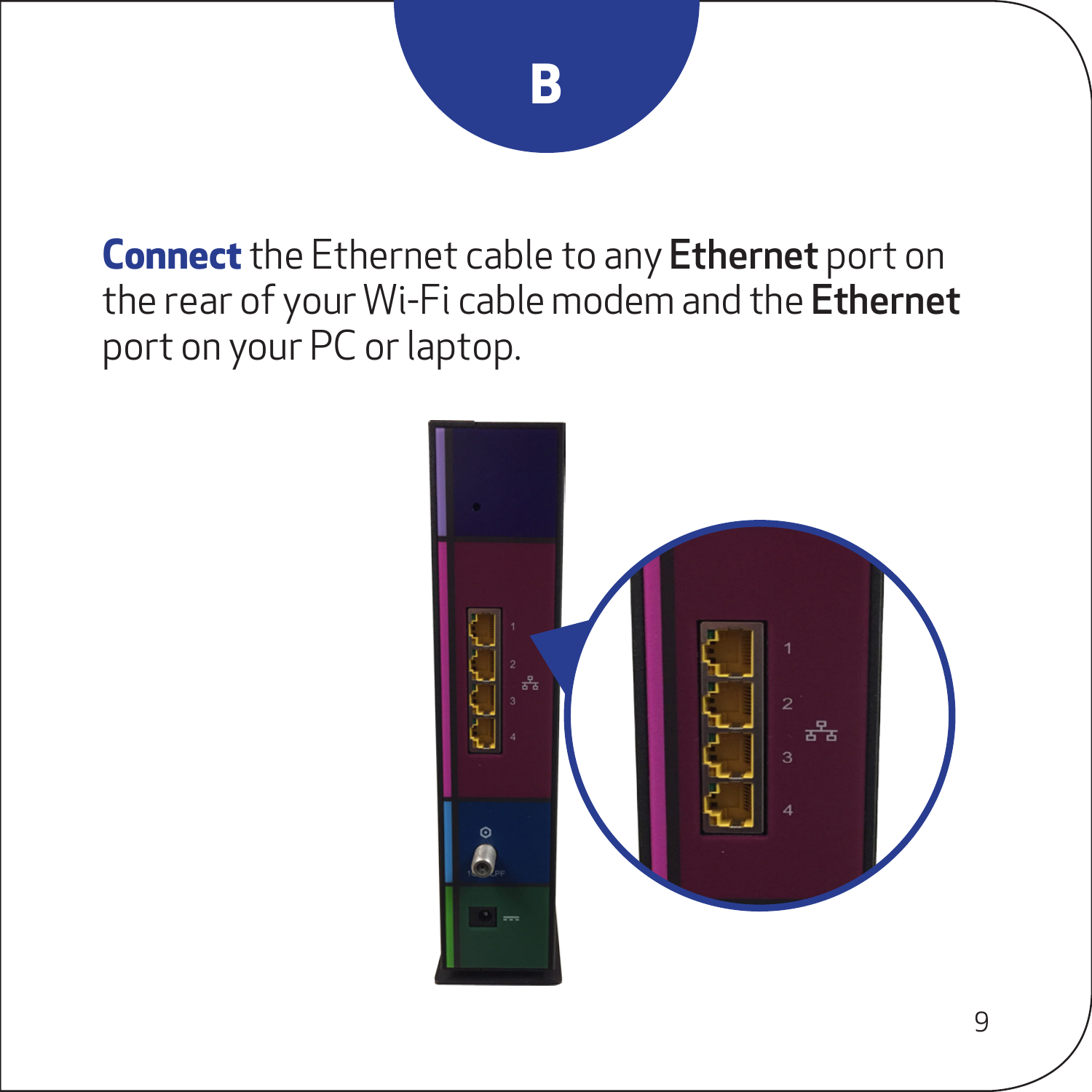# **C**

**Connect** the power adapter to the Power port on the rear of your Wi-Fi cable modem, then plug it into an electrical wall outlet that is not controlled by a wall switch.



Your Wi-Fi cable modem will automatically power ON when the power adapter is connected.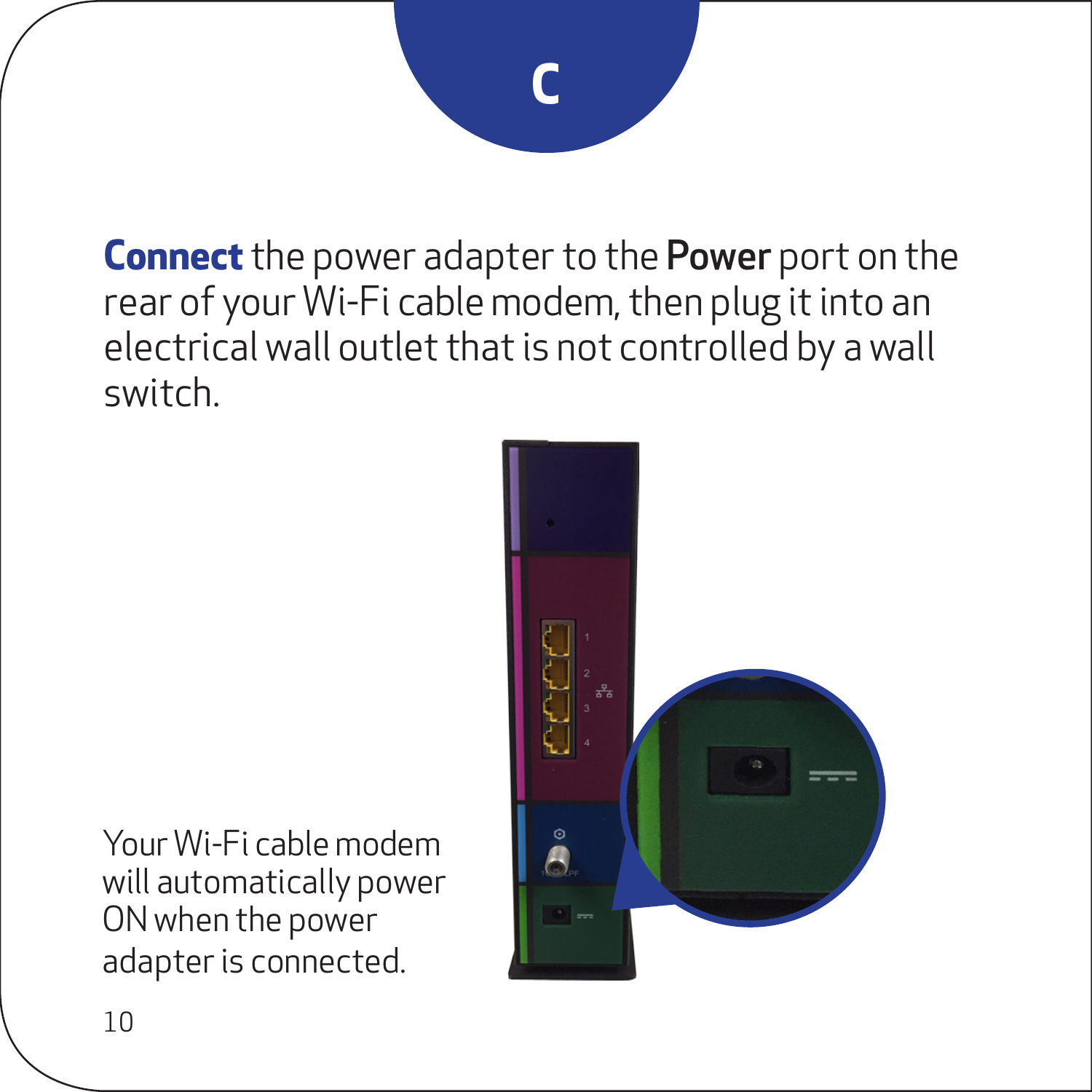## **D**

**Check** the front panel LEDs on your Wi-Fi cable modem. After a brief pause, the first three LEDs should light up SOLID blue.



The 2.4 GHz and 5 GHz Wireless LEDs will light up SOLID when Wi-Fi connectivity is available and ready.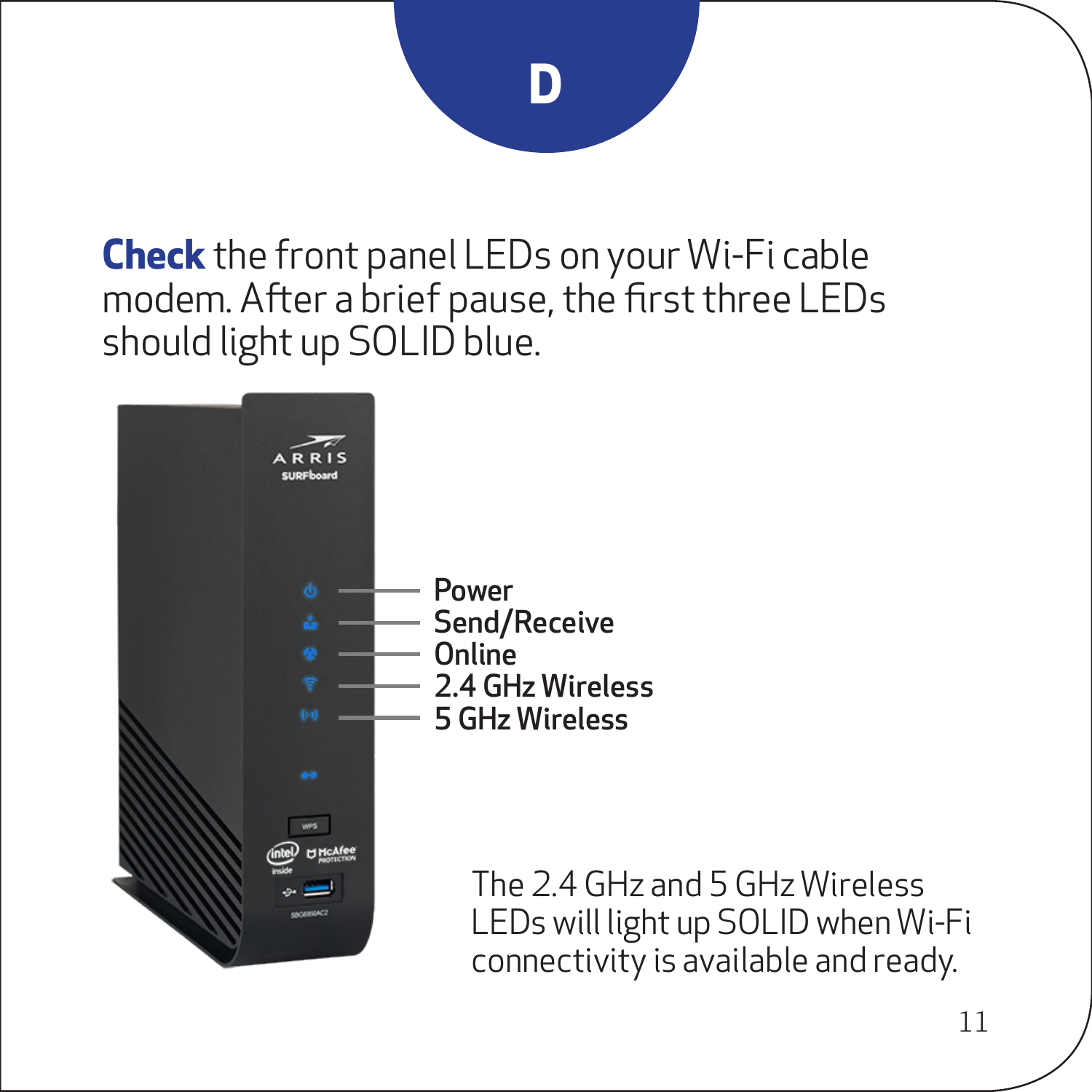Make sure you have the Wi-Fi cable modem model name (SBG6950AC2, SBG7400AC2, or SBG7600AC2), HFC MAC ID, and Serial Number (S/N) listed on the modem label located on the bottom of your Wi-Fi cable modem or attached in the Wi-Fi Cable Modem Label section at the end of this document.

Note: For Comcast subscribers, please visit **[xfinity.com/activate](https://xfinity.com/activate)** before calling Comcast or ARRIS. If there is an issue with the activation, please call Comcast: 1-800-Xfinity (1-800-934-6489). Make sure you have your Comcast XFINITY account number, account phone number, and login information (your email address or user name and password).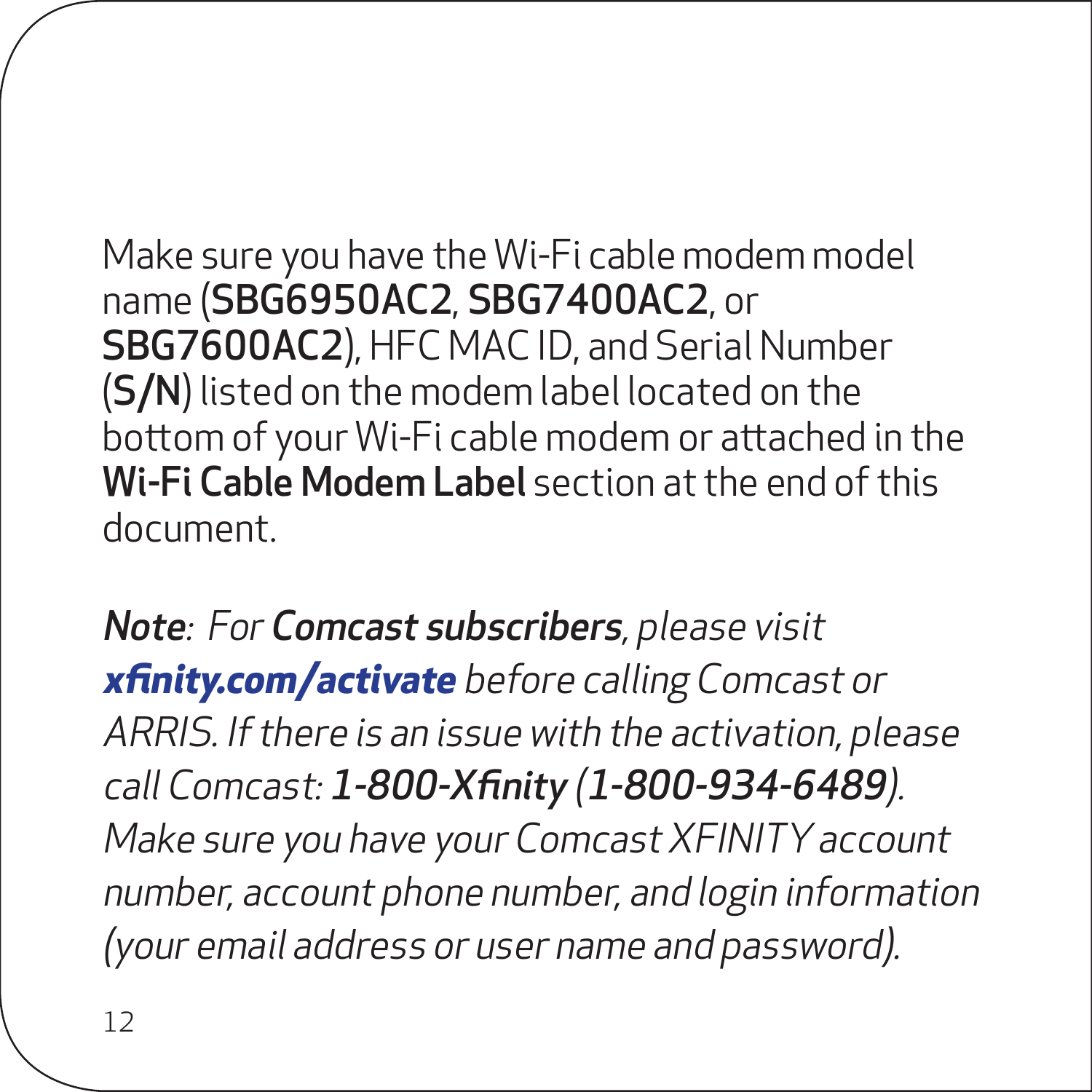# **E**

#### **Verify** Wi-Fi cable modem connectivity by accessing the Internet on your connected PC or laptop.



Visit any public webpage such as **www.surfboard.com**. If the website fails to open, please contact your service provider to set up your Internet service or activate your Wi-Fi cable modem.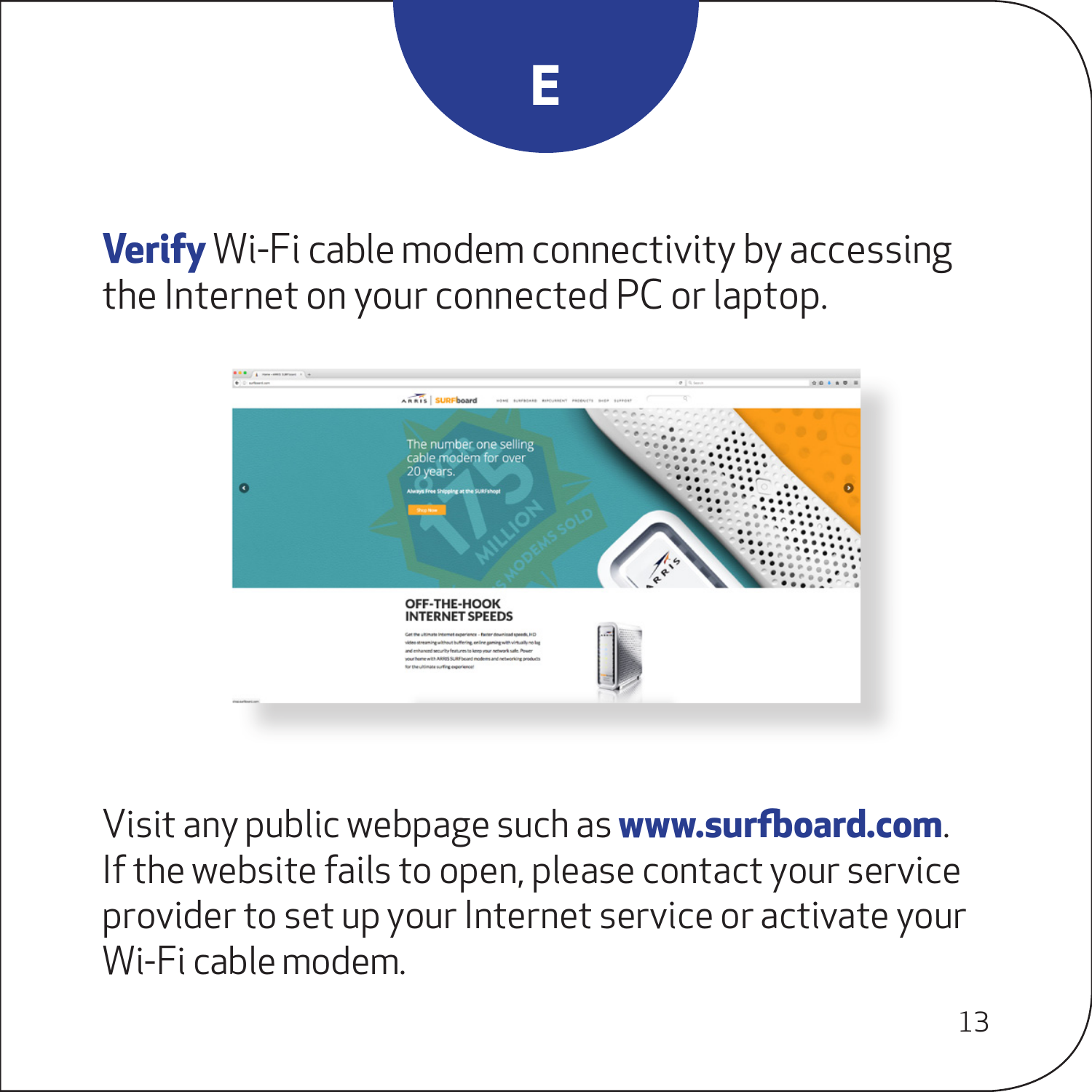## **Set Up Your Wi-Fi Network Connection**



Choose one of the following options: 3.1 Download ARRIS SURFboard® Manager 3.2 Connect using your mobile device

3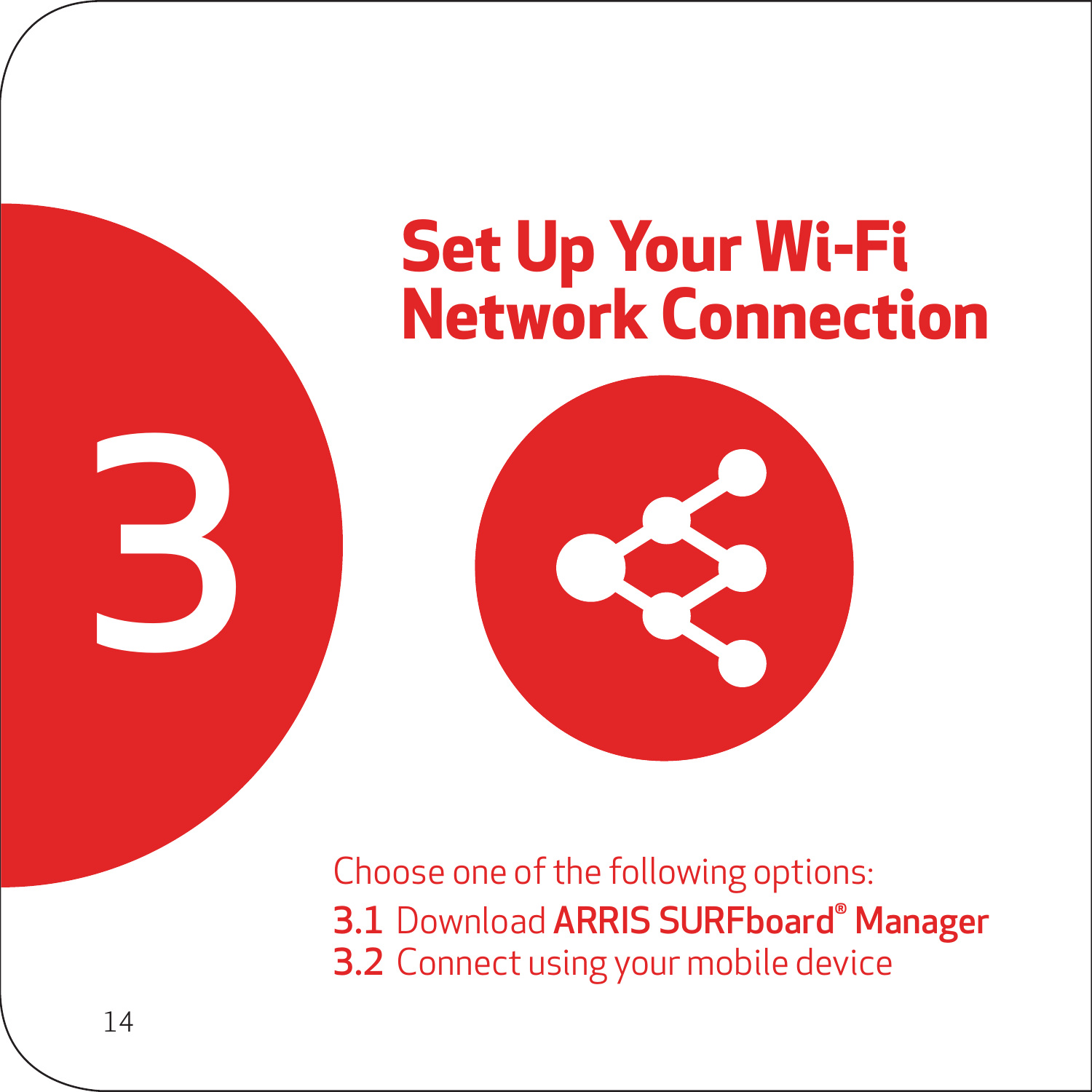

#### Download ARRIS SURFboard® Manager Mobile App

Download the iOS or Android version of the ARRIS SURFboard Manager Mobile App for your iOS or Android mobile device to set up your Wi-Fi home or small business network connection.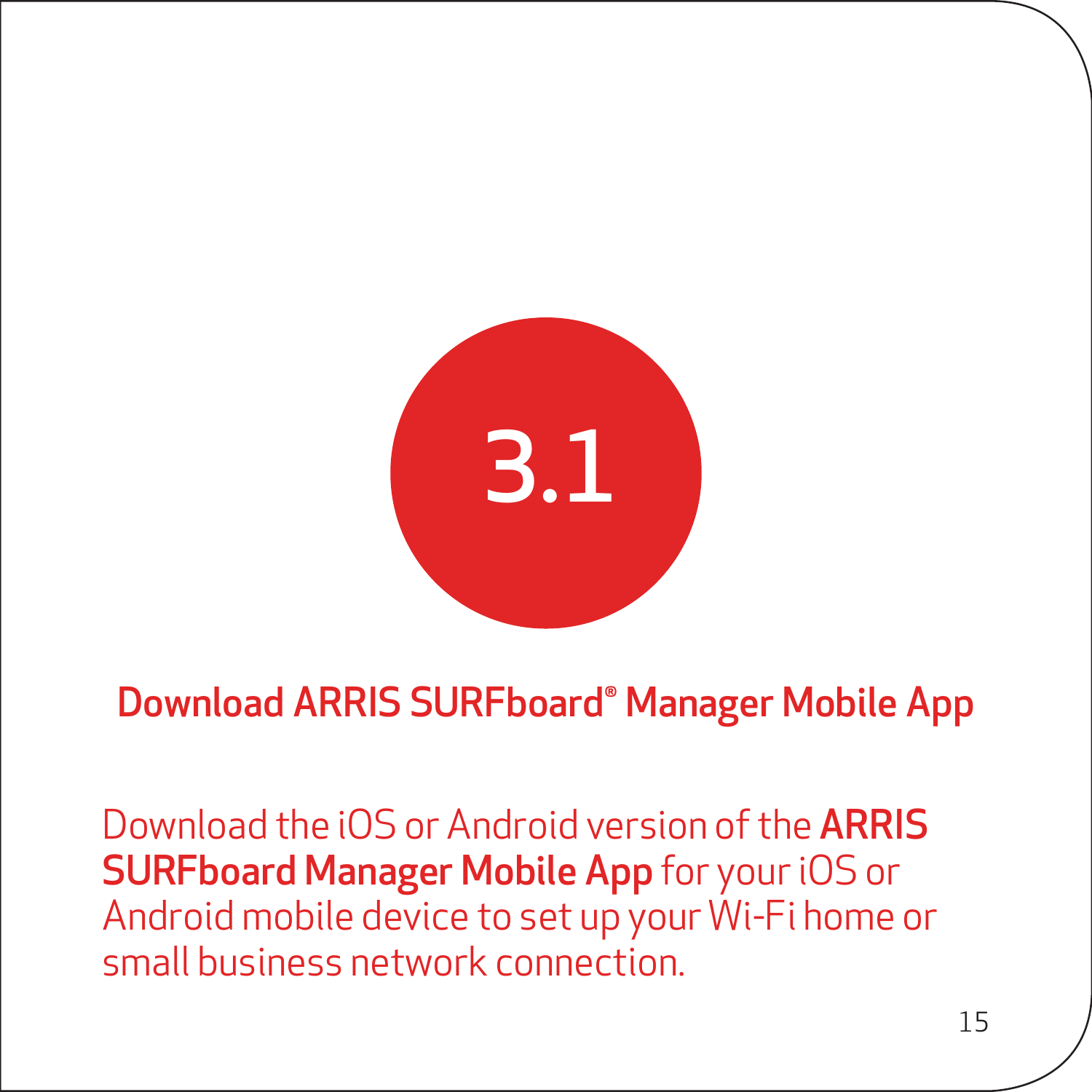**Use** the ARRIS SURFboard Manager mobile app (see page 17) or the Web Manager for your SBG6950AC2, SBG7400AC2, or SBG7600AC2 (see page 26) to set the same network name and password, if you are replacing the router or Wi-Fi cable modem in an existing Wi-Fi network. This will ensure that your Wi-Fi devices will automatically connect to your new SBG6950AC2, SBG7400AC2, or SBG7600AC2 Wi-Fi network.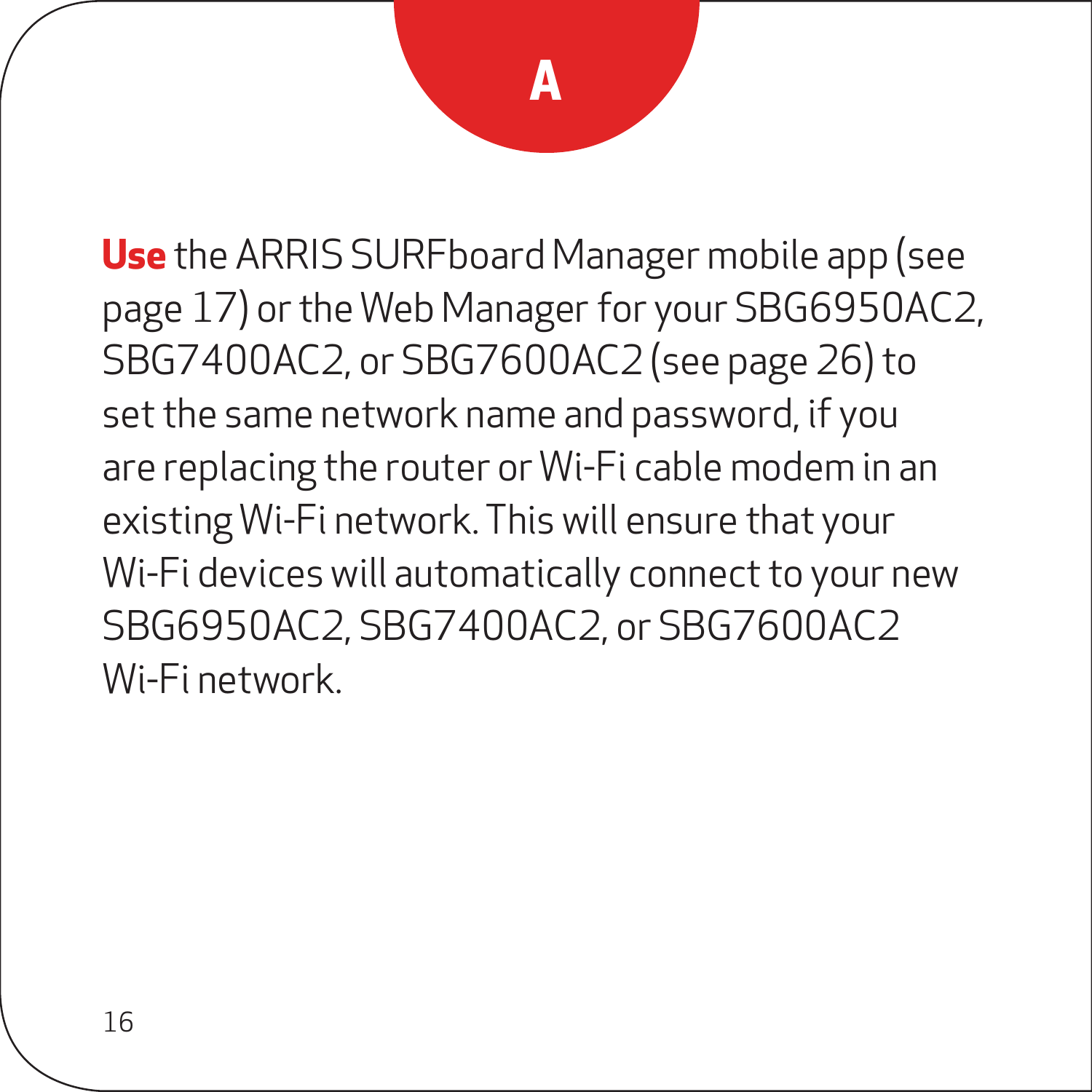

**Download** the ARRIS SURFboard Manager mobile app from the Apple App Store or Google Play Store.

Scan the QR code to download the mobile app on your iOS or Android mobile device:



**Open** the ARRIS SURFboard Manager mobile app and follow the prompts to configure your SBG6950AC2, SBG7400AC2, or SBG7600AC2.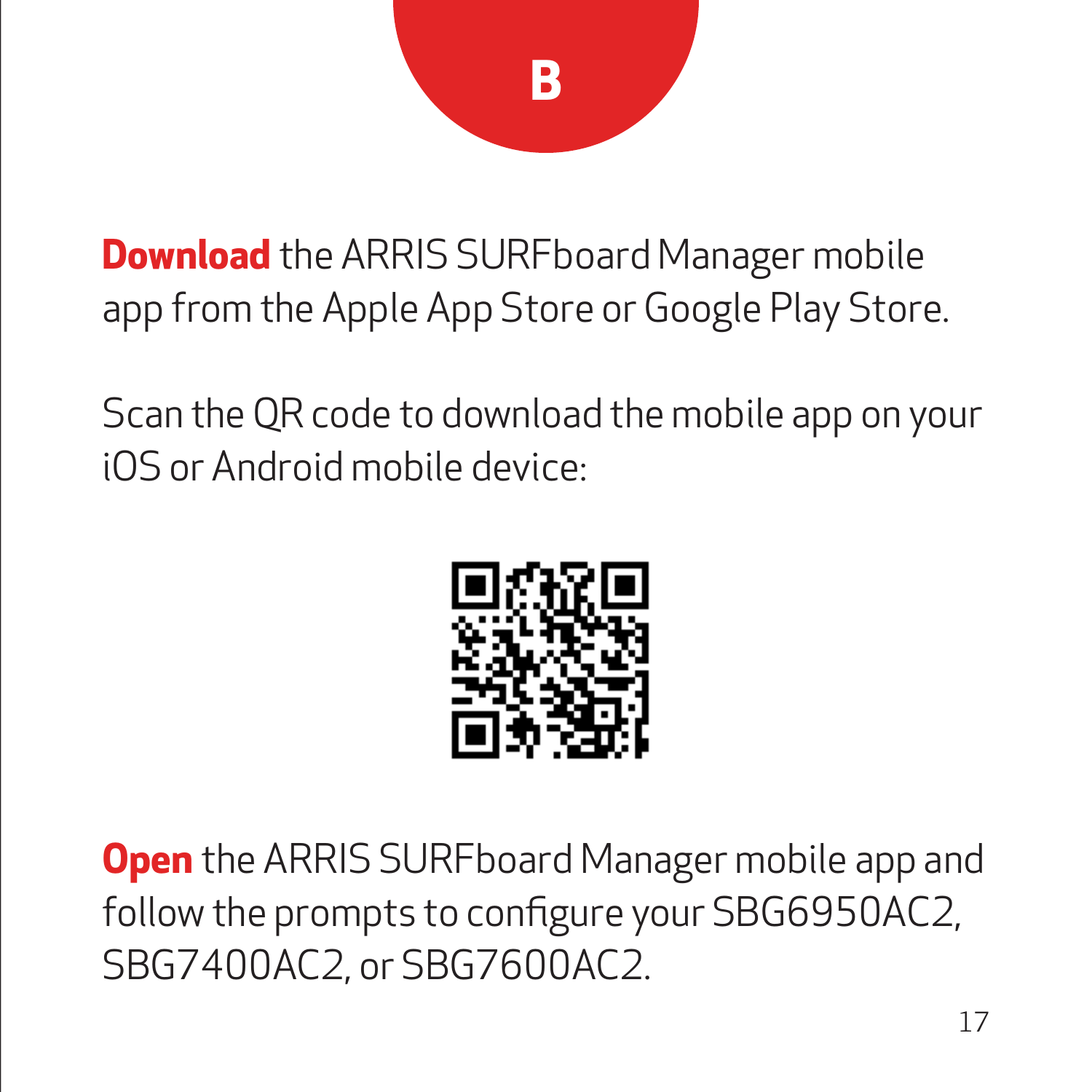

#### Connect using your mobile device

Some of the selections used in this procedure may **!**vary slightly depending on your mobile device and operating system. Please make sure to select the most applicable selections on your mobile device.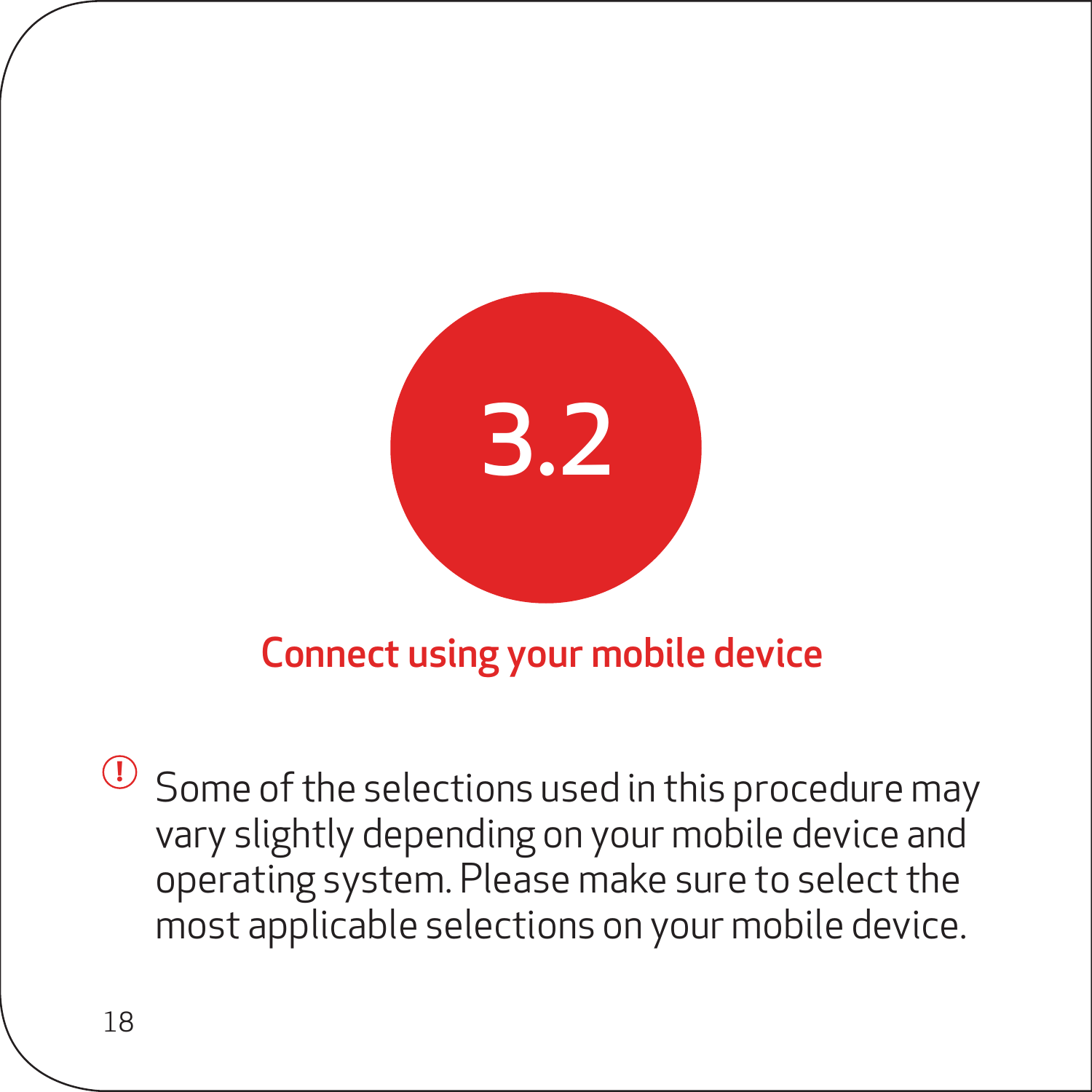**Access** the Settings screen on your mobile device and then select: Wi-Fi, Wireless, or Connections.

**Check** that Wi-Fi or Wireless is set to ON.

ForiOS devices, you may have to enter a password and then select **JOIN**.

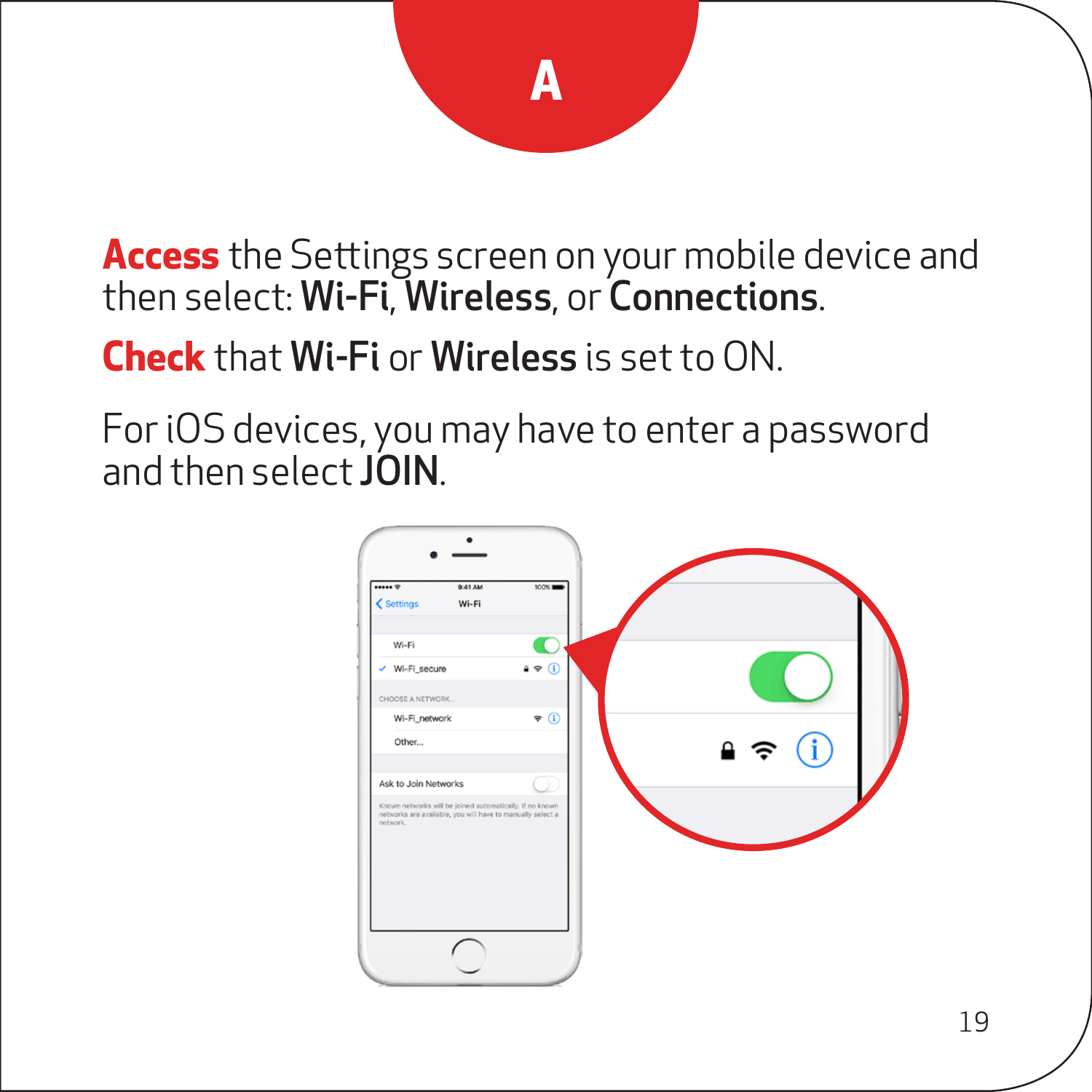### **Select** the SBG6950AC2, SBG7400AC2, or SBG7600AC2 Wi-Fi network from the list of available Wi-Fi networks.

**B**

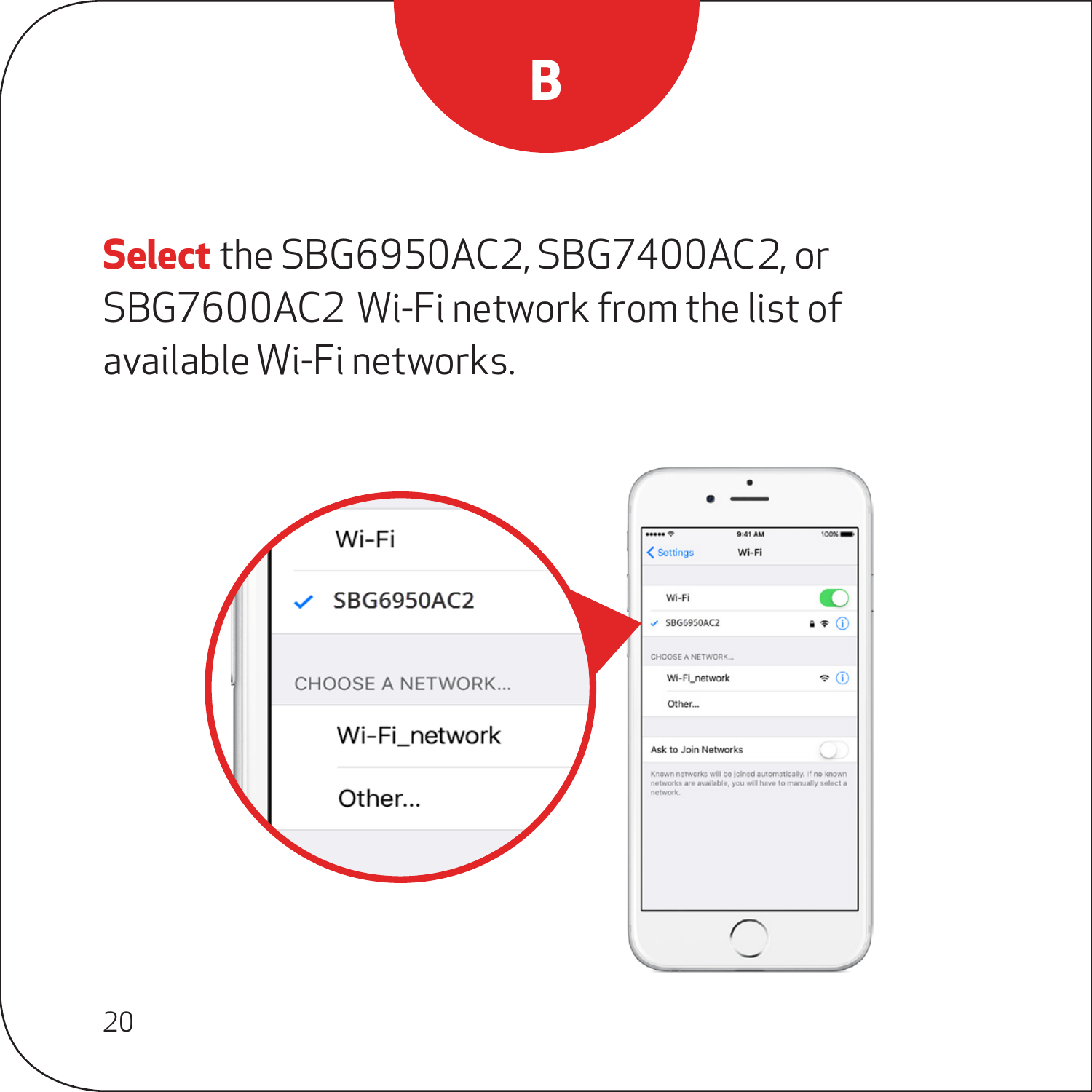

**Enter** your Wi-Fi network password in the Password field and select Join or Connect.

This is the password that you set up during the Wi-Fi cable modem activation.

| иe<br>Cancel | 4:4.7<br>$\Rightarrow$<br>Enter the password for "SBG"<br><b>Enter Password</b> | <b>HOOD TIMAGE 9</b><br>Cancel | 4:41 PM<br>$\overline{r}$<br>Enter the password for "\$867580-AC"<br><b>Enter Password</b><br>Join. |
|--------------|---------------------------------------------------------------------------------|--------------------------------|-----------------------------------------------------------------------------------------------------|
| Password     |                                                                                 | Password                       |                                                                                                     |
|              |                                                                                 | $\Diamond$<br>.2123            | qwertyuiop<br>asdfghjkl<br>z x c v b n m<br>$\circ$<br>Join<br>space                                |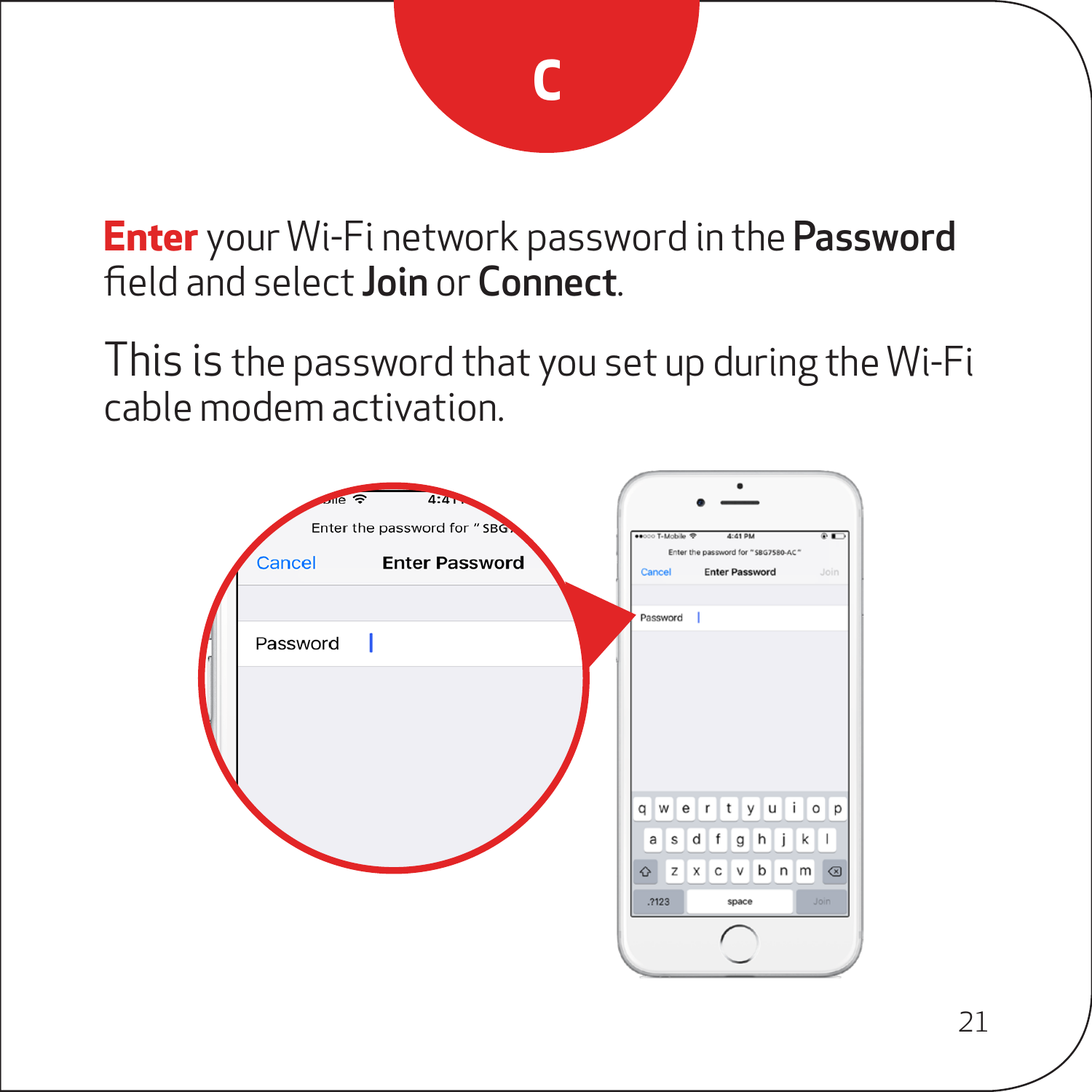### **Download McAfee™ Secure Home Internet**



4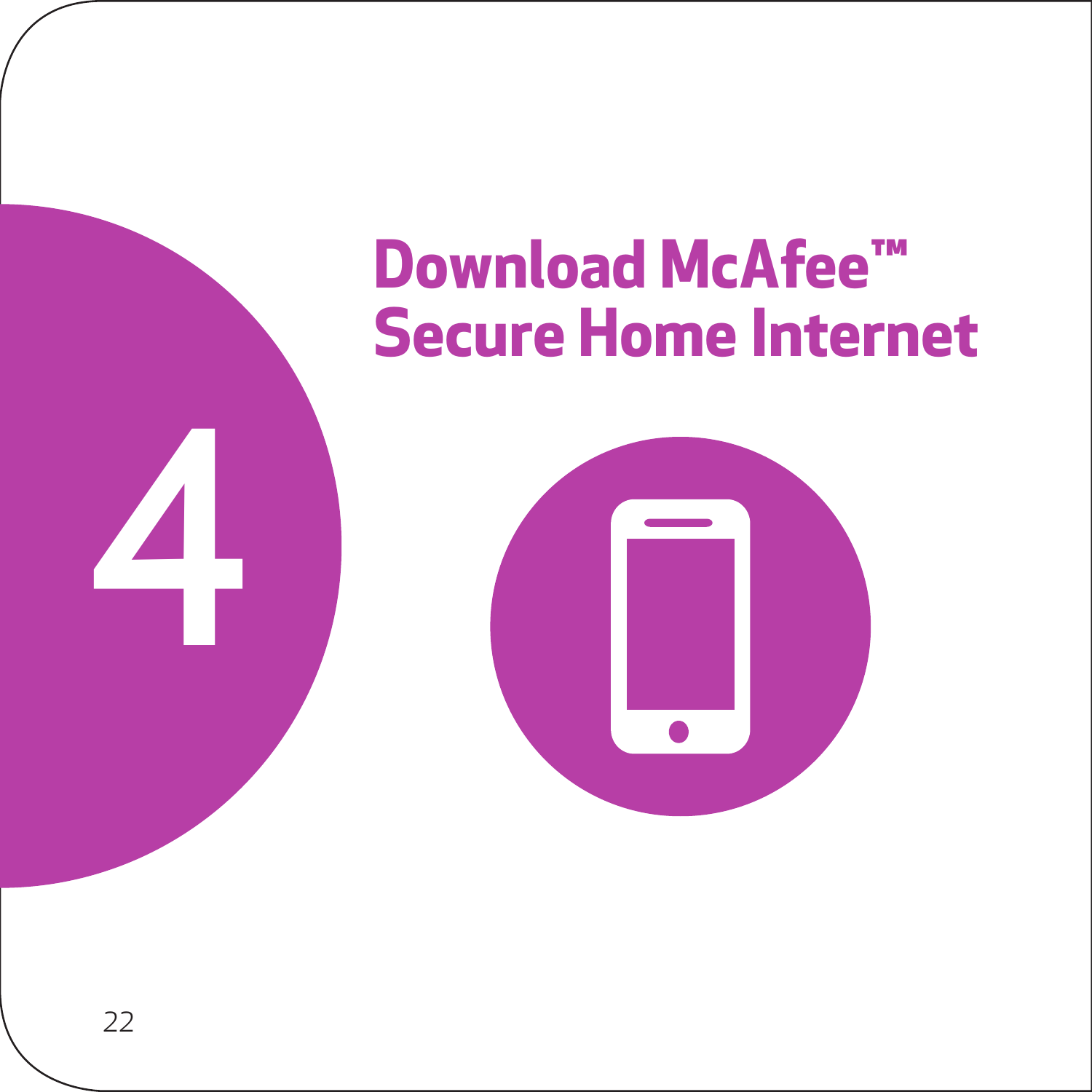Get protection in just a few steps.









**3**

Get McAfee LiveSafe for 90 days free to keep devices protected even on other networks.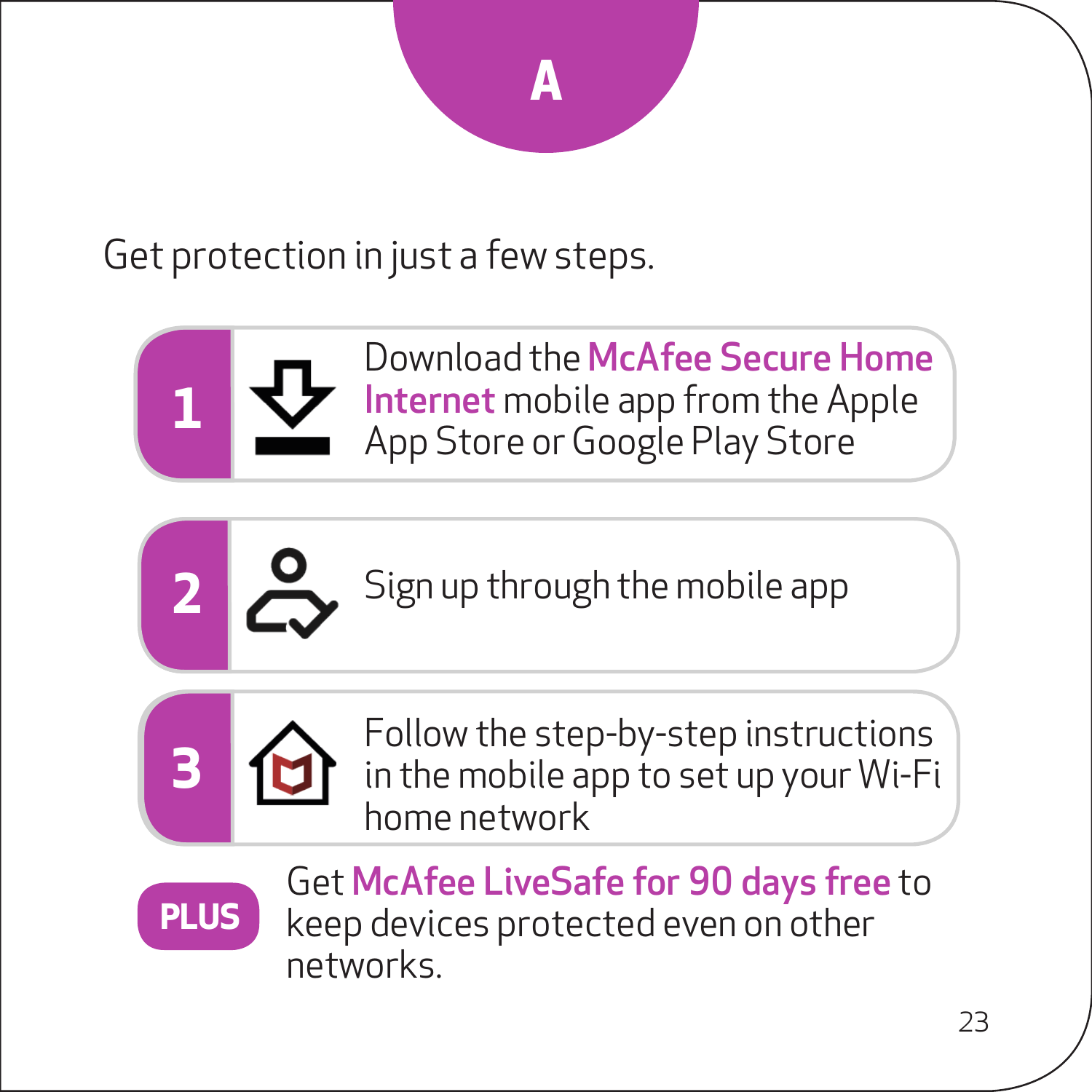**Download** the McAfee Secure Home Internet mobile app from the Apple App Store or Google Play Store.

Scan the QR code to download the mobile app on your iOS or Android mobile device:







For more information, the **[McAfee](https://arris.my.salesforce.com/sfc/p/#30000000kUAL/a/a00000005VXa/4fOeqO0rNy5Xvg2JMPDFyz38EeyaioNHDXvsfqxoX9k)  [Secure Home Internet User Guide](https://arris.my.salesforce.com/sfc/p/#30000000kUAL/a/a00000005VXa/4fOeqO0rNy5Xvg2JMPDFyz38EeyaioNHDXvsfqxoX9k)** is available online.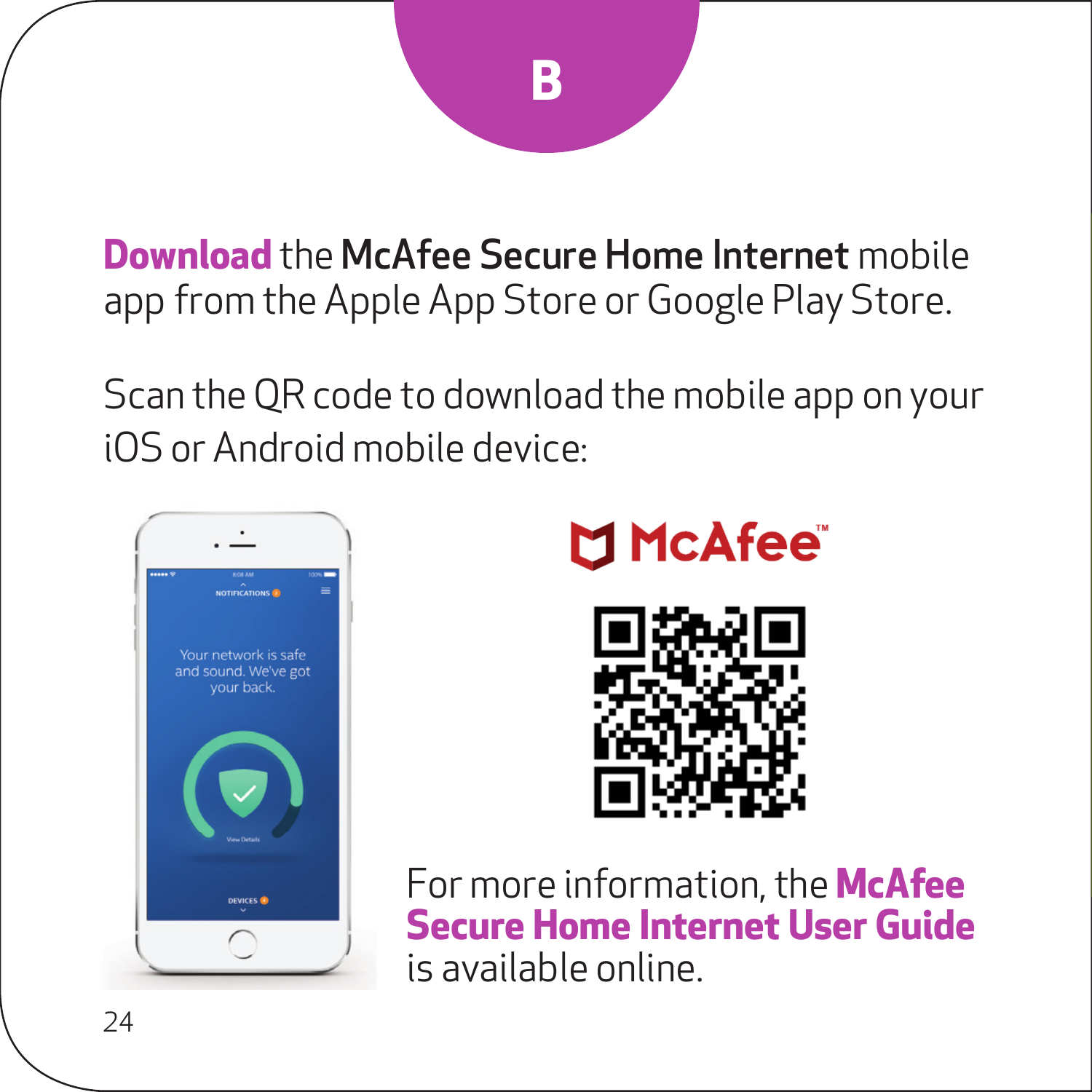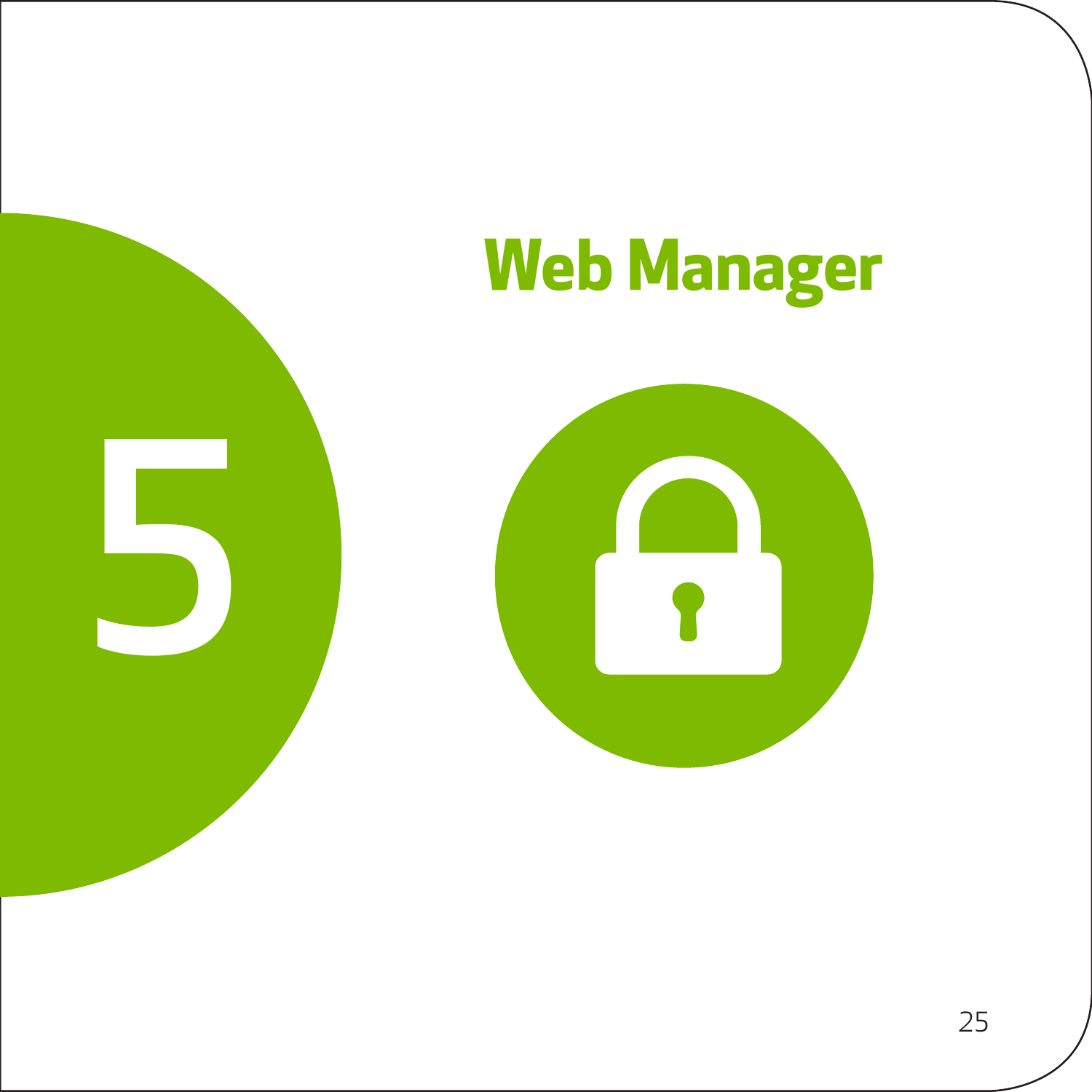**Manage** your SBG6950AC2, SBG7400AC2, or SBG7600AC2 using the Wi-Fi cable modem Web Manager.

Open a web browser (e.g., Internet Explorer, Google Chrome, etc.) on your connected computer or laptop and then type **192.168.0.1** in the address bar.

The default login is case-sensitive:

User Name: admin Password: password

**Change** the default Web Manager password located under Basic Setup, Login Settings and then click Apply to update your password.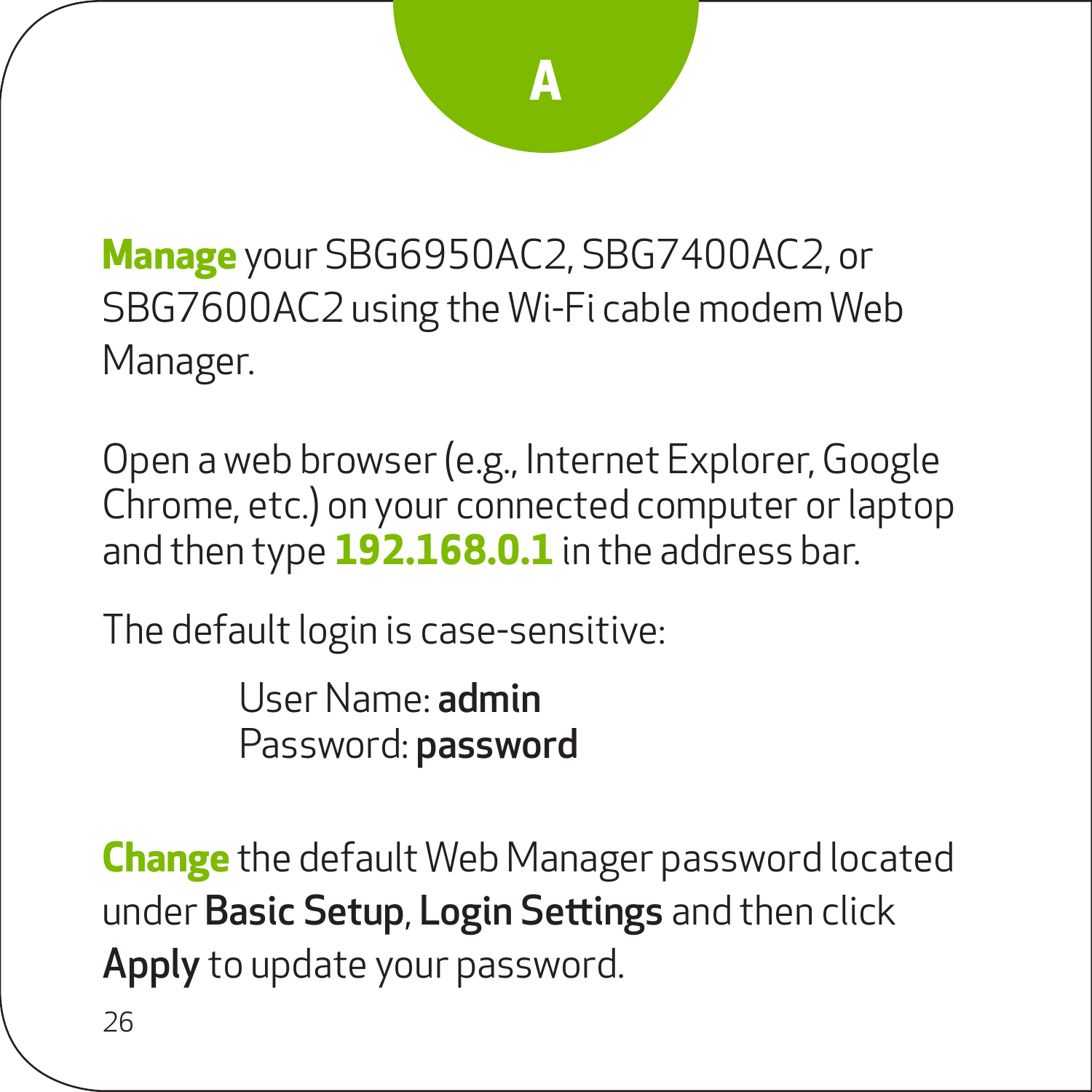**Customize** the default Wi-Fi network name or SSID (ARRIS-####) for your Wi-Fi home network after installing your Wi-Fi cable modem and setting up your network connection(s).

Note: You have the option to either keep the default Wi-Fi network name or create a new network name to help you to easily identify your Wi-Fi home network.

For additional assistance with your Wi-Fi cable modem, ARRIS is available to help. Choose one of the following:

- • Visit **www.arris.com/selfhelp** for Self Help, FAQs, Product Manuals, Live Chat, and Email support.
- • Call us at **1-877-466-8646**.